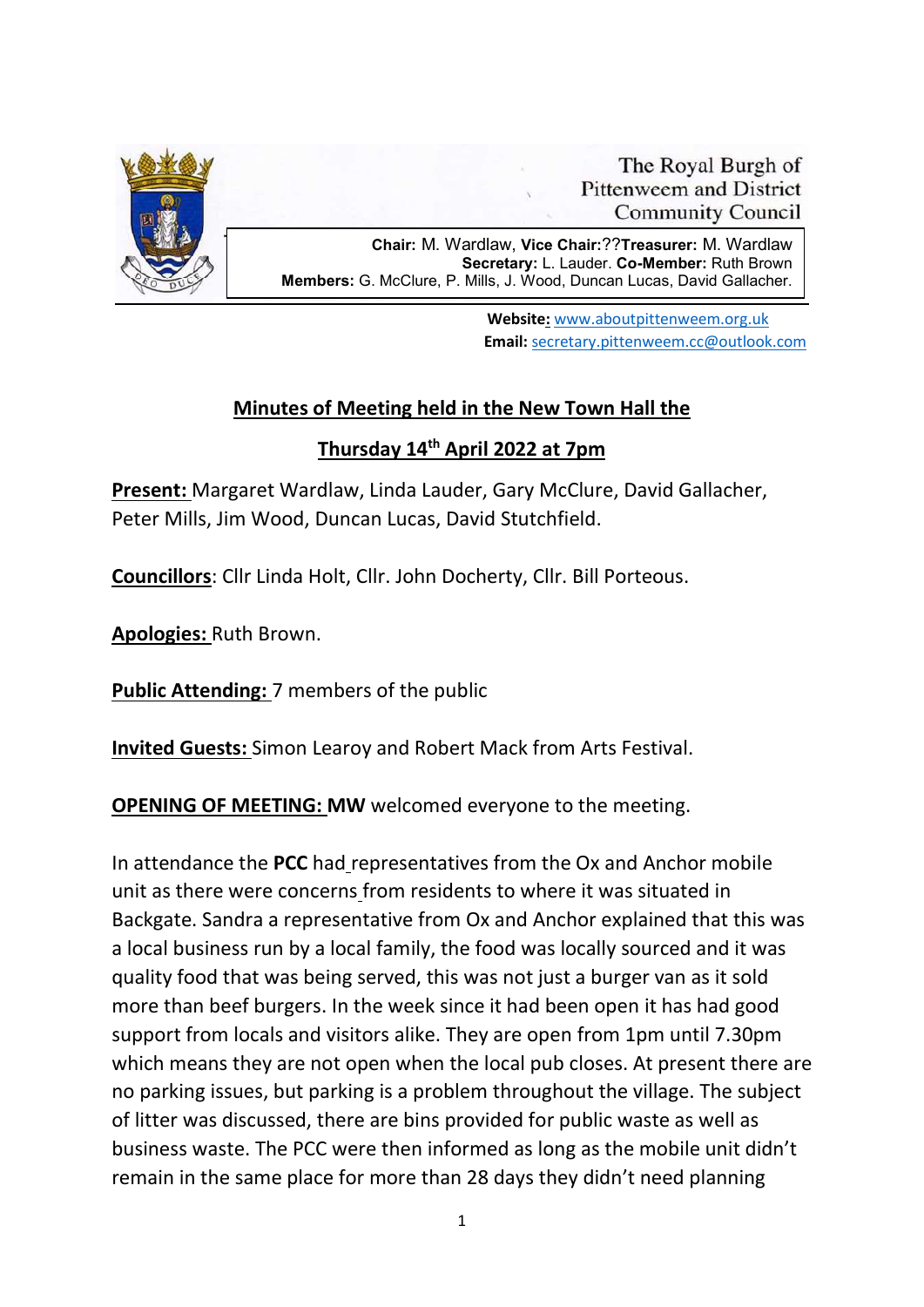permission. A member enquired regarding the mobile unit being near a Primary School. There have been topics reported regarding fast food mobiles near schools. Sandra went on to say that the owners would look at any future issues anyone has.

The PCC had been in touch with Gillian Love at FC and were informed the Police and Transportation had no concerns but it is likely they would need planning permission if they want to leave the unit on site.

The next person to speak was invited guest Simon Learoy from the Pittenweem Arts Festival this event is held annually but has been cancelled these last 2 years due to Covid 19, he invited along Robert Mack to answer other questions we may have. Simon explained that the Festival will be simpler this year, which means no events are taking place this year and Ovenstone will not be a venue. The coaches will be parked at the Waid in Anstruther this year and a shuttle bus will be running between the two villages. A bus will run from the play park to the High Street then onto the harbour. If it does rain the parking will be moved to Bowhouse just outside St Monans, again a shuttle bus will ferry people to and from the villages. MW enquired regarding the rubbish that accumulates and was informed waste bins can be made available if more are required. Simon explained it would be really helpful if issues were reported as they arise. Simon was asked if there was a designated phone number where the chair could contact him if any grievances were to be received through the PCC. The toilets will be open at the Church Hall, the pavilion and 5 portaloos will be supplied. The **PAF** will take place at venues throughout Pittenweem on 6<sup>th</sup> August until 13<sup>th</sup> August with preview night on 5<sup>th</sup> August. David Barnett will still be catering at the harbour. The committee were informed donations from parking in the play park helps to cover some of the costs that is paid to FC to allow parking.

Both groups then decided to leave the meeting at this point, Margaret thanked both groups for attending the meeting and keeping the PCC informed.

A resident brought to the committee's attention that the James Street Road sign had been removed on the first house on James Street. Cllr. JD is to report this. Other road signs that need repaired or replaced is the University Avenue sign heading to the West Braes, also the post at Routine Row/Backgate. Cllr. BP enquired if the No Entry sign had been installed on the Marygate to stop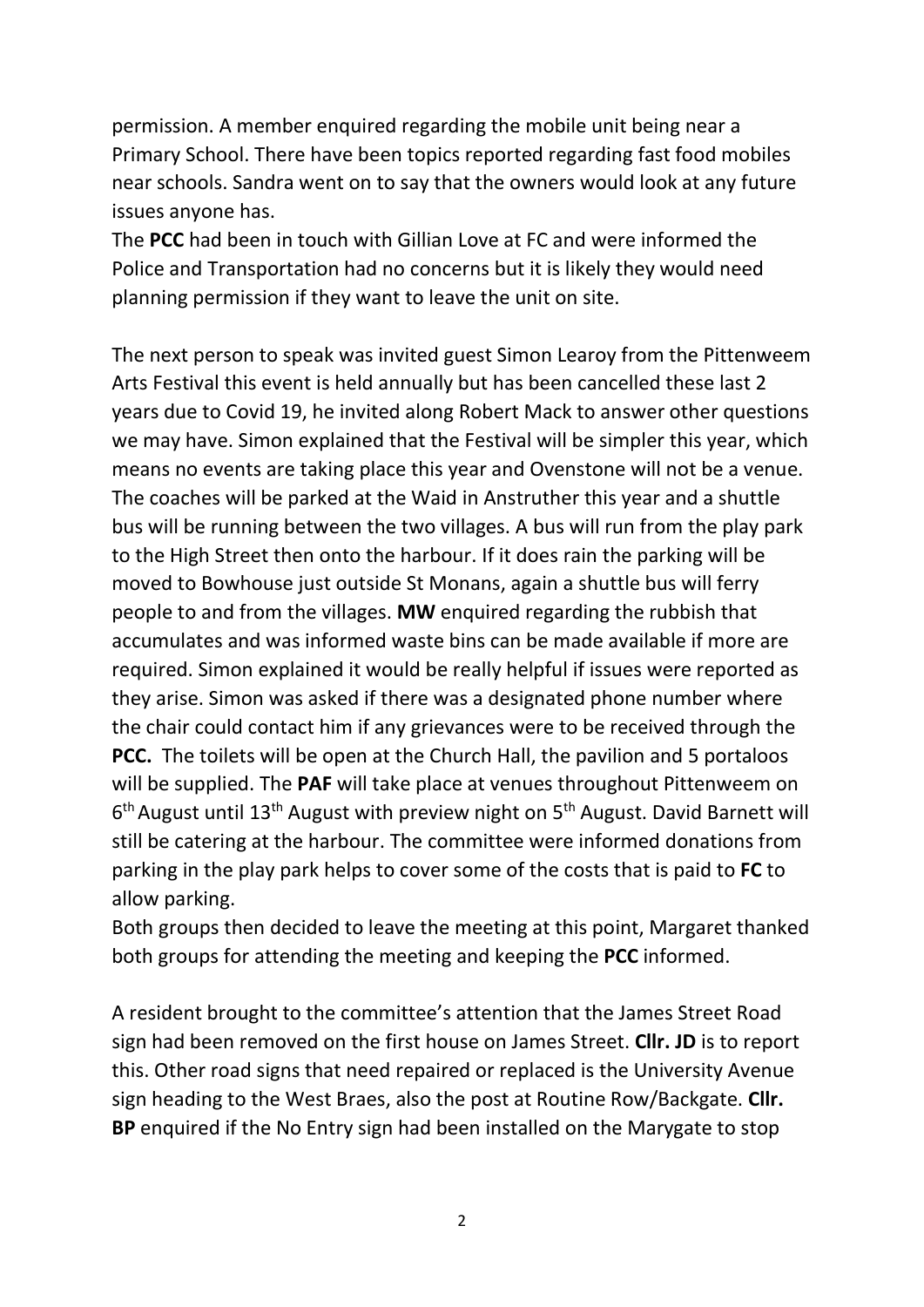traffic turning right when driving down Lady Wynd. This has not been done to date. Cllr. BP will follow this up.

Councillor's Report: Cllr JD was to mention Road Signs.

Cllr. LH: would report on items as they came up on the agenda.

Tolbooth Steeple: PM reported the scaffolding is slowly being taken down, the clock faces have been repaired and replaced. The inside of the Tolbooth still needs work done.

**Multi Use Path (MUP): PM** reported a meeting was held on the  $5<sup>th</sup>$  April with Sea Box regarding their land. The meeting was short and helpful. Ian McBain, the chairman, was supportive of the project and happy to agree to use the core path and land either just North or South of the A917 for the MUP. Negotiation with solicitors can commence. A meeting is to be held on Monday 18th April at the New Town Hall at 7pm in Pittenweem with Gerald Cooper, Andy Peddie, Margaret Wardlaw, and Peter Mills to discuss the MOU. Cllr. Linda Holt is also to attend.

Shared Used Path: ENCAP are to start Sustrans Stage 2 application. There is to be a Bike Swap event held in the Pittenweem Park on the 18<sup>th</sup> September 2022.

Community Consultation: a meeting was held in the Arts Festival office on the 24<sup>th</sup> March with Heather Whyte, David Stutchfield, Linda Lauder, Duncan Lucas, Peter Mills and Jim Wood where progress is starting to be made. DS brought a few samples of the small survey to the meeting which is to be delivered to all households to help gauge what questions to ask in the actual survey, this is to get maximum responses. The committee were happy with what David had produced. A suggestion to have a phone number added when advertising the survey so anyone who is housebound or don't have electronic devices can access a manual survey. DS was asked to arrange the next meeting with everyone.

David Stutchfield agreed to become a Co-opted Member of the PCC as he is helping and consulting with the PCC on the Community Consultation.

Queen's Jubilee – Trees: the tree planting has now taken place. All the trees have now been planted except for around 100 which the Community Payback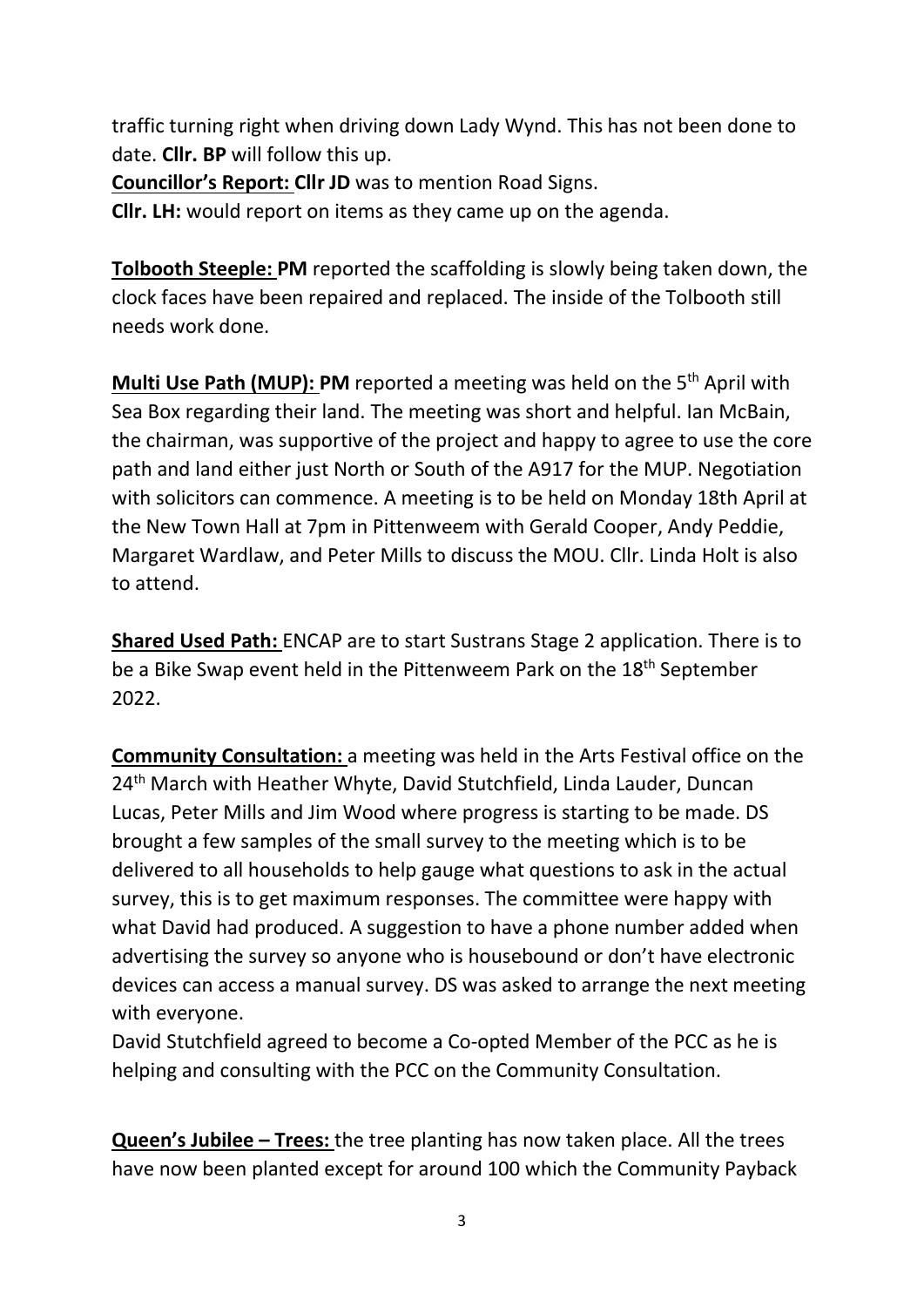are to plant. East Neuk Footprint are still in the process of arranging a date for them to come along and plant the final trees but it should happen soon. There is quite a lot of mulch left in the bags. Ruth, Helen and Sonja will come back in the next few weeks to spread the remainder of the mulch on the trees which have been planted.

It was reported there had been fly tipping in and around the Corn Bunting area.

Queen's Jubilee - Beacon: MW has reported the beacon has been delivered, the PCC are working with the WBP, and preparations are under way. The beacon is to be lit at 9.45pm on  $2^{nd}$  June, this will take place at the West Braes. The WBP are to hold events on the day. We are also hoping to hold a Picnic in the Park on Saturday 4<sup>th</sup> June. Events to be held over the weekend have been discussed such as games like Slat the Rat. How many grains of rice can you pick up in a minute? Have a Jester to entertain. Face Painting or maybe even make and decorate crowns. Regarding Funding Cllr LH reported the funding was now available for the Jubilee, Donald Grant has still to decide on how this is to be split as there have been numerous applications.

Common Good: PM reported that 3-4 years ago Janice Laird reported there would be no charge to the CGF to pay for the scaffolding, the capital was to be left but could use the interest to fund it. The CGF is down £70,000, it has been explained the there was a change of software at FC. An application for Freedom of Information was made and it reports different amounts in the accounts. Payment for the scaffolding was not agreed by the PCC. Paul Vaughan is to be invited to a meeting arranged by PM. A policy is now needed to be put in place for the upkeep and maintenance of the steeple. There are to be proposed changes to all CGF in Fife at FC, they are saying it would take 2 surveyors 3-4 years to look at all the properties. Cllr BP read a list of the places that have properties in the North East Area which are Crail, Anstruther, Pittenweem, St Monans, Elie/Earlsferry, St Andrews Falkland and Newburgh with others in the rest of Fife.

PM reported he had a phone call from the previous Chairman Ken Horsburgh who had explained if FC wanted to remove amounts larger than £2,000 from the CGF they would have to approach the Community Council as it effects the community.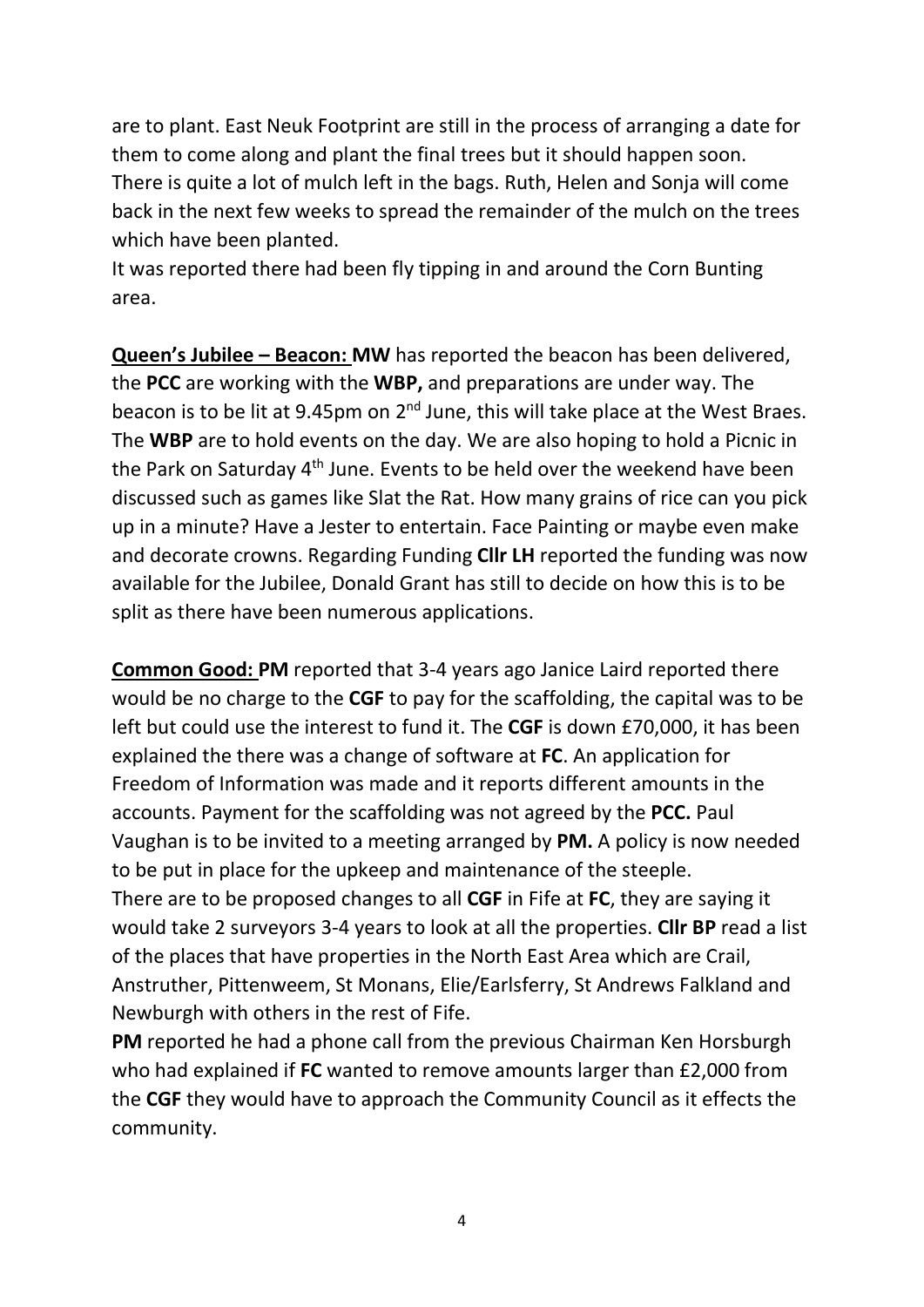West Braes Mural: David and Nicola Thompson had arrived at the meeting and produced photographs to show the PCC the work of the artist Paco Graff who they have commissioned to paint a mural on the 3 walls of the shelter out at the West Braes. The members told David and Nicola they were all impressed by Paco's work. David hopes to have the shelter painted soon.

Police Report: there were 16 calls to the police, consisting of various types including, antisocial behaviour, drugs misuse and road traffic matters. 1 crime was recorded in this period.

Bus Shelter at Milton Place: the 3 panels of Perspex have been replaced.

Notice Board: MW is to chase this up.

Road Works: there is a contraflow in Braehead Road from 12<sup>th</sup> April until 25<sup>th</sup> April to allow SP Energy Networks.

The Marygate will be closed at the Waggon Road walk way to the AbbeyWall Road junction from 14<sup>th</sup> April until 27<sup>th</sup> April to allow Scottish Water update piping.

The alternative route for 'through' vehicular traffic is via Lady Wynd and James Street. The Burgh of Pittenweem Byelaws for the Regulation of Traffic in High Street and Lady Wynd 1954 and the Fife Council (Pittenweem Town Centre) (One Way) Order 2007 shall be revoked for the duration of the works insofar as they relate to the permitted direction of travel on Lady Wynd and Marygate, to allow two-way travel.

Cemeteries: It has been reported that cemeteries are getting near their capacities, FC are looking at this. An email had been sent asking Community Councils if they would like to sign up to take part in the survey when it becomes available, the PCC have signed up to take part.

Slowing down of traffic: Cllr LH reported that there is to be an investigation in to the accident that badly injured the man walking home from St Monans.

Planning Report: before the report was given LL had an email regarding a change of use regarding the Telephone Exchange to a dwelling in Session Lane. In the email it explains the person's interest in technology and social history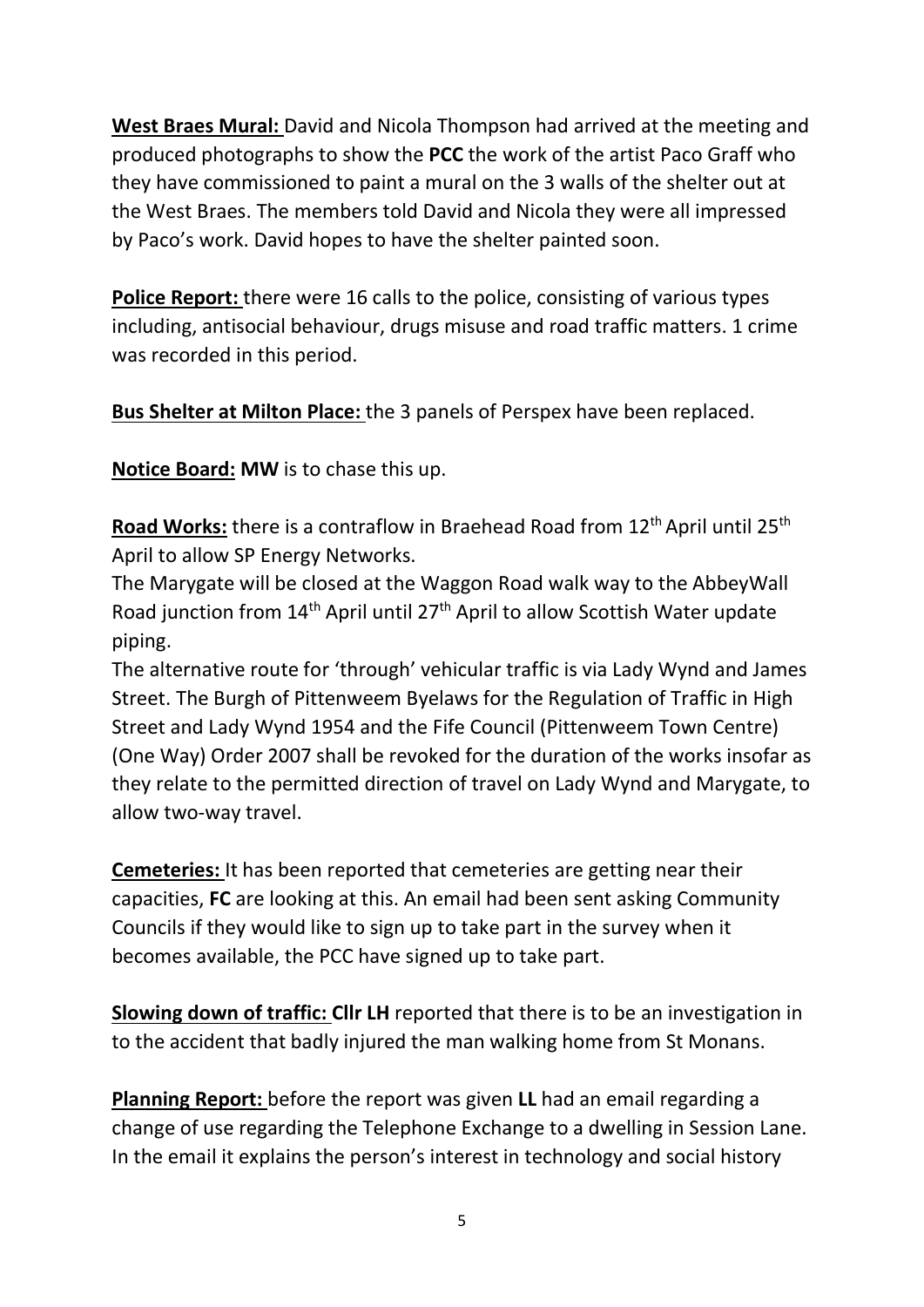and buying and restoring a GPO K6 telephone kiosk at the age of 14. I now share this interest with the community. The person then goes on to say since being decommissioned by BT, the building has been privately owned and used for storage and is in a state of disrepair. The future of the building should be secured by conversion to a residential property, whilst adding a much-needed entry-level home to the local housing portfolio. I hope the proposal will meet with your support. MW and LL have a conflict of interest as they both have neighbouring properties. JW is to reply to the email.

JW reported all applications for planning had been sent to everyone.

Secretary's Report: LL reported that the cemetery wall at the North end of the cemetery has now been rebuilt.

- The extension of the yellow lines to 8a in South Loan were completed on the 14th February.
- There was a lovely email sent by a resident who thought it was wonderful that the trees had been planted as part of the Queen's Jubilee and hopeful with the Primary children planting some themselves, they will respect them.
- Lesley Craig sent an email explaining she had received another email calling for speed reduction and now speed bumps coming into Pittenweem from the Toft Hill. Is pedestrian safety on that footway a major concern to the Community Council?

 I replied back - This will be discussed at our next meeting at the moment there are no concerns to pedestrian safety on that footway, apart from the footpath in need of upgrading. A comment was received, would like to see the flashing speed sign moved nearer to the 30-mile limit signs. When you look at other villages and towns they are on the outskirts.

Chair's report: MW had reported on various items on the agenda throughout the meeting.

Treasurer's Report: MW reported balance in the current account is £375.59 which includes £250 transferred from the fundraising account. The balance in the fundraising account is £2359.29 which includes £588 for the beacon from the WBP.

The next PCC meeting is Thursday 12<sup>th</sup> May 2022 at 7pm.